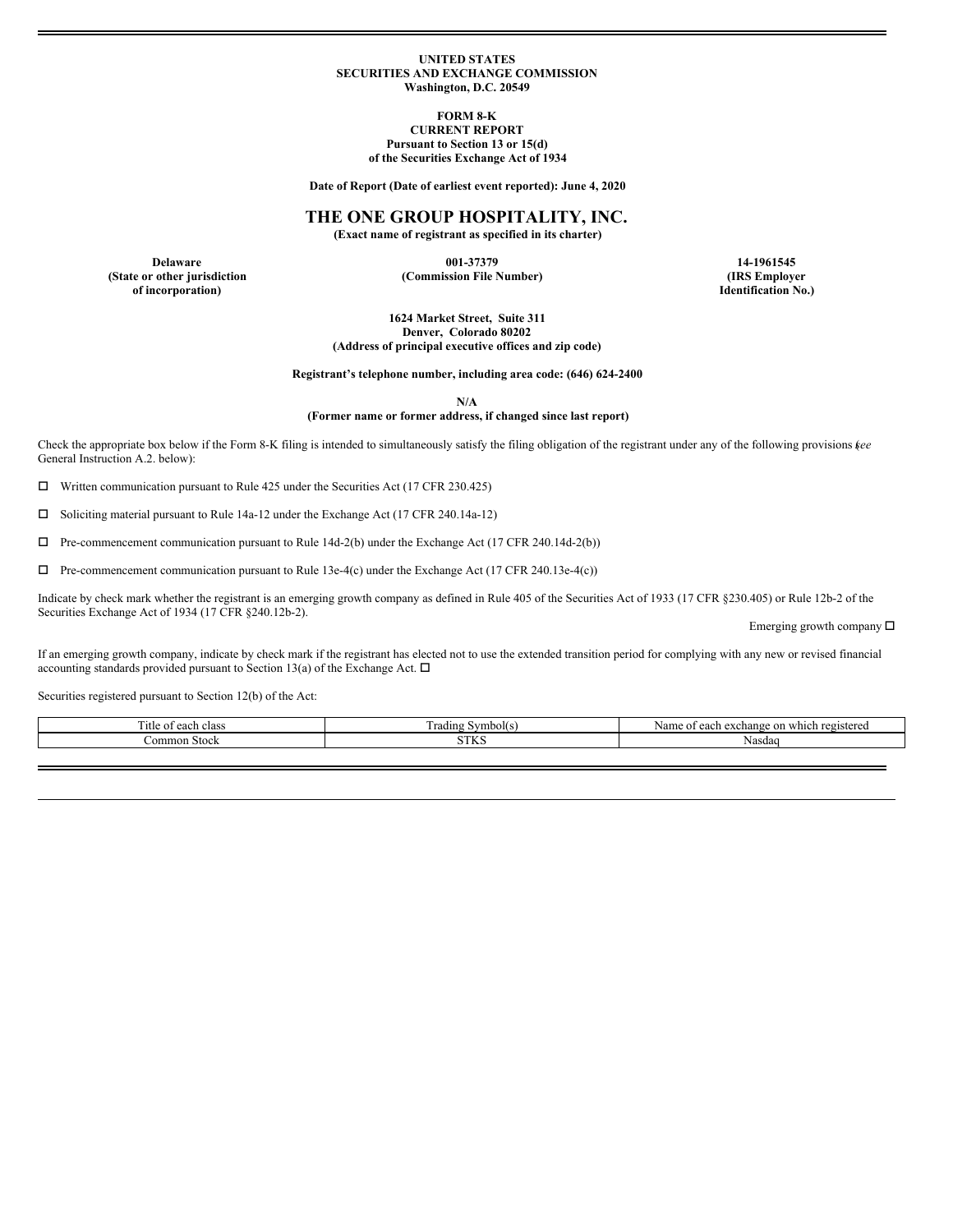# **Item 8.01 Other Events**

A copy of an updated investor presentation has been made available on the Company's website athttps://ir.togrp.com/presentations.